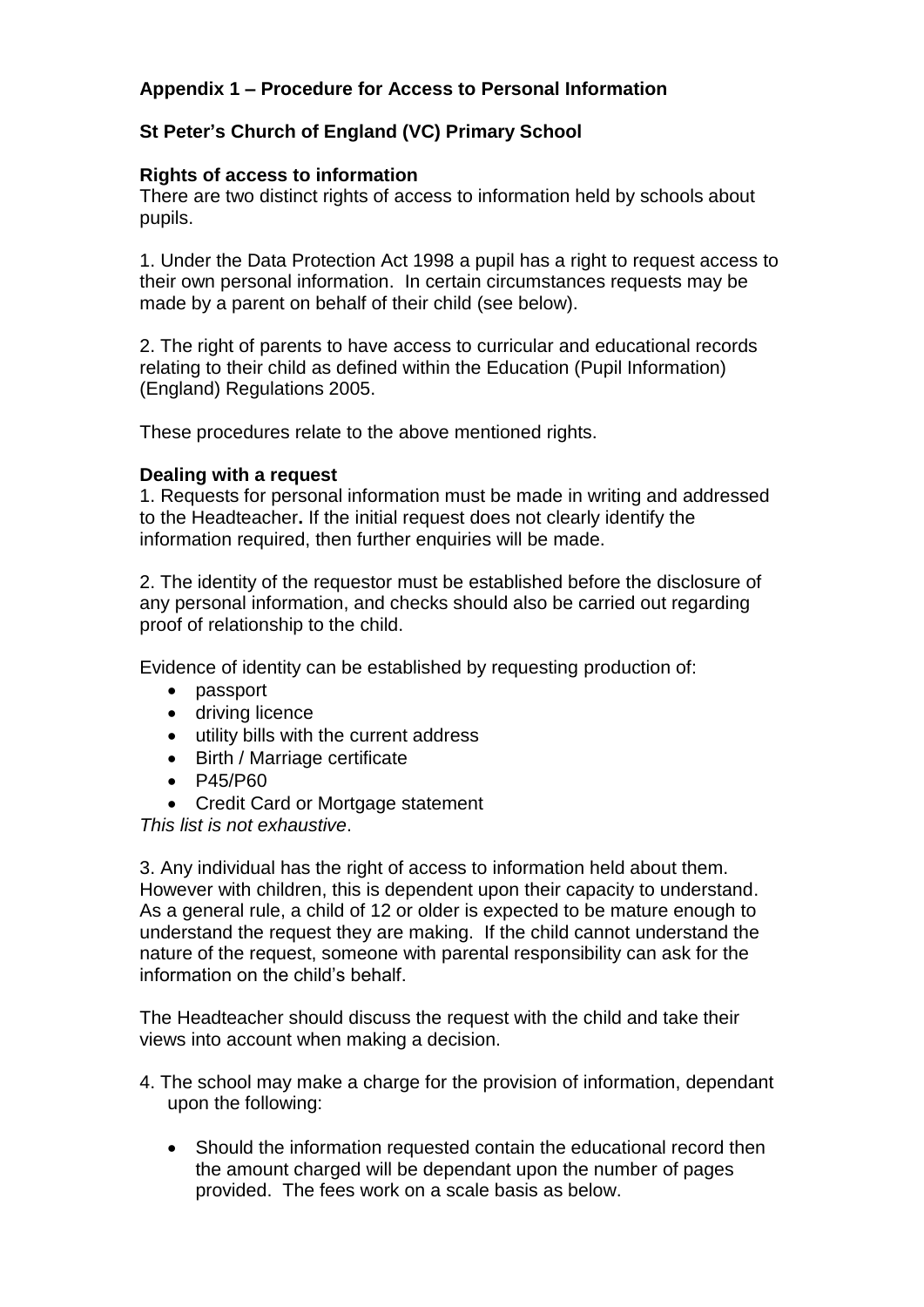| <b>Number</b><br>of pages | Maximum<br>fee |
|---------------------------|----------------|
| $1 - 19$                  | £1             |
| 20-29                     | £2             |
| 30-39                     | £3             |
| 40-49                     | £4             |
| 50-59                     | £5             |
| 60-69                     | £6             |
| 70-79                     | £7             |
| 80-89                     | £8             |
| 90-99                     | £9             |
| 100-149                   | £10            |
| 150-199                   | £15            |
| 200-249                   | £20            |
| 250-299                   | £25            |
| 300-349                   | £30            |
| 350-399                   | £35            |
| 400-449                   | £40            |
| 450-499                   | £45            |
| 500+                      | £50            |

 Should the information requested be personal information that **does not** include any information contained within educational records schools can charge £10 to provide it.

5. The response time for subject access requests, once officially received, is **40 days (not working or school days but calendar days, irrespective of school holiday periods).** However the 40 days does not begin until after the fee and any further information to assist you with the request (i.e. about identity) is received.

Requests for information from pupils or parents for access to information classed as being part of the education record must be responded to within **15 school days.**

6. There are some exemptions to the right to subject access that apply in certain circumstances or to certain types of personal information. **Therefore all information must be reviewed prior to disclosure**.

7. Responding to a request may involve providing information relating to another individual (a third party). Third party information is that which identifies another pupil/parent or has been provided by another agency, such as the Police, Local Authority, Health Care professional or another school.

Before disclosing third party information consent should normally be obtained. There is still a need to adhere to the 40 day statutory timescale.

8. Any information which may cause serious harm to the physical or mental health or emotional condition of the pupil or another individual involved should not be disclosed, nor should information that would reveal that the child is at risk of abuse, or information relating to court proceedings.